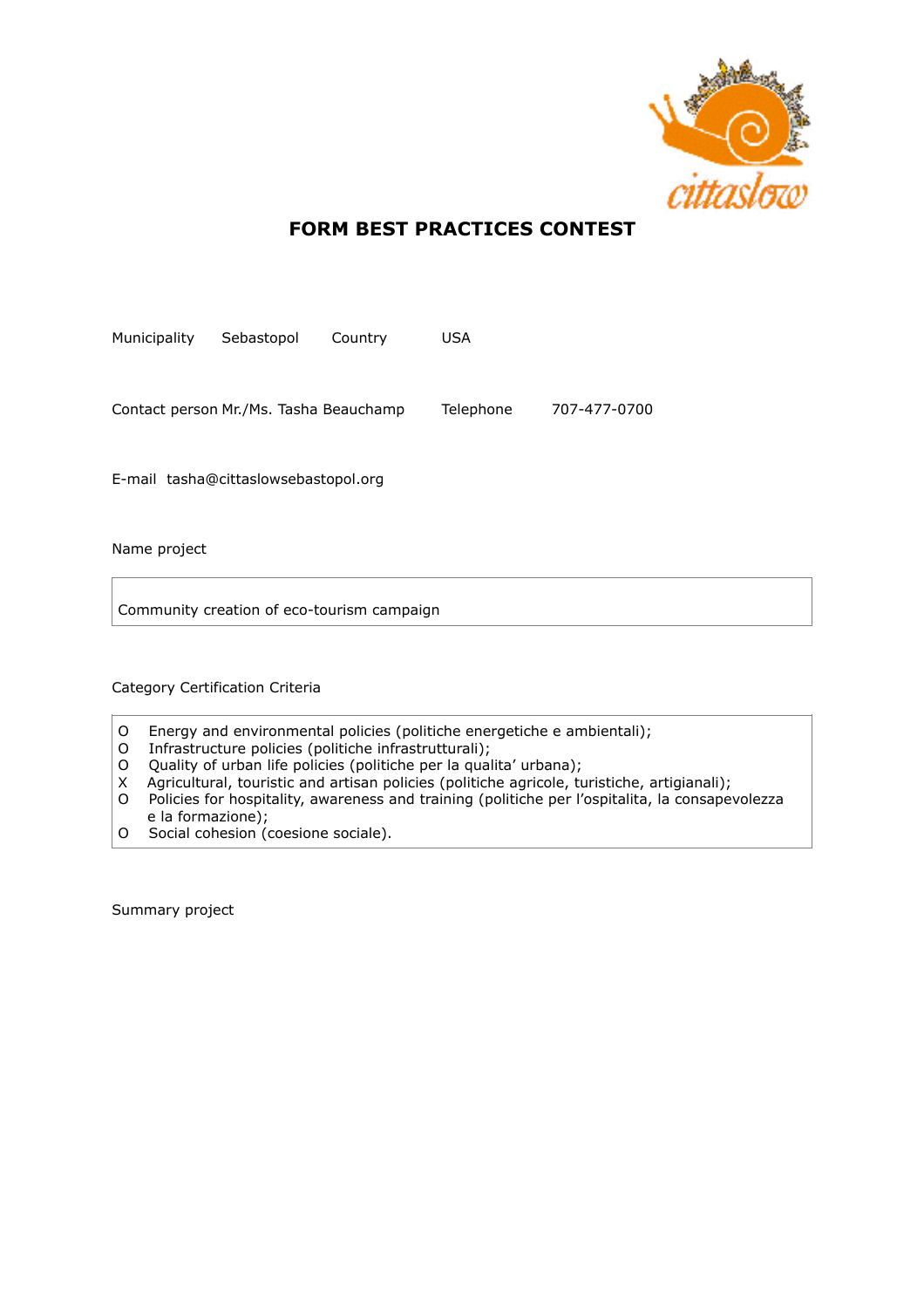

Our town has mixed feelings about becoming a tourist destination. On the one hand, with only 8000 people, we need to diversify our economic base. On the other, we worry about being overrun with visitors and losing the qualities we love about Sebastopol. As a result, Cittaslow Sebastopol set out to engage the community in identifying the benefits and concerns, as well as possible solutions to the issues so we could pro-actively shape the growing tourist industry in our town to fit our needs and our unique personality.

- 1. **Internet Survey of the Community**: Advertised in local papers, through a banner on the library, and through email lists and Facebook pages of the city government and many different community organizations.
- 2. **Internet Survey of local businesses and non-profit organizations**. Sent via email lists and postcards.
- 3. **"Keep the Conversation Constructive" workshop** on listening skills offered for free to leaders of community organizations to develop confidence in engaging the public dialogue about this and other controversial topics.
- 4. **Booth at Farmers' Market** to encourage community conversations.
- 5. **Open House with voting on solutions proposed in Internet and Farm Market surveys** (8 themes were identified: Traffic; parking; environmental impact; activities and attractions; new businesses; Home Stay/Farm Stays; visitor support services; signs, maps and apps). Co-sponsored by the Core Project, Sonoma County Farm Trails, the Sebastopol Entrepreneurs' Project, the Sebastopol Area Chamber of Commerce and Visitor Center; and the City of Sebastopol.
- 6. **Presentation of workshop on how to start a Home Stay/Farm Stay business**, developed in collaboration with Sonoma County Farm Trails and the Sebastopol Entrepreneurs' Project.
- 7. **What To Do in Sebastopol Survey** enlisting the suggestions of area residents as preparation for development of a trifold brochure highlighting our nearby nature, healthy lifestyle orientation and vibrant creative community. Survey respondents are entered into a drawing to win one of three \$100 gift cards to the local businesses of their choosing. The survey was publicized through ads in local papers (online and print), email lists, Facebook and leafleting at the Sebastopol Farmers' Market.
- 8. **"Sebastopol Is a Slow City" street banners**. There are positions on 44 lampposts throughout the town that can be rented to display fabric banners roughly 18" wide by 72" tall. Cittaslow Sebastopol is producing 12 banners to be strategically placed September 15 – October 14, 2014 (and on-goingly in future years) to celebrate our slow status and honor International Cittaslow Day.

## Goal project

Engage the community in growing an eco-tourism sector of our local economy

Result project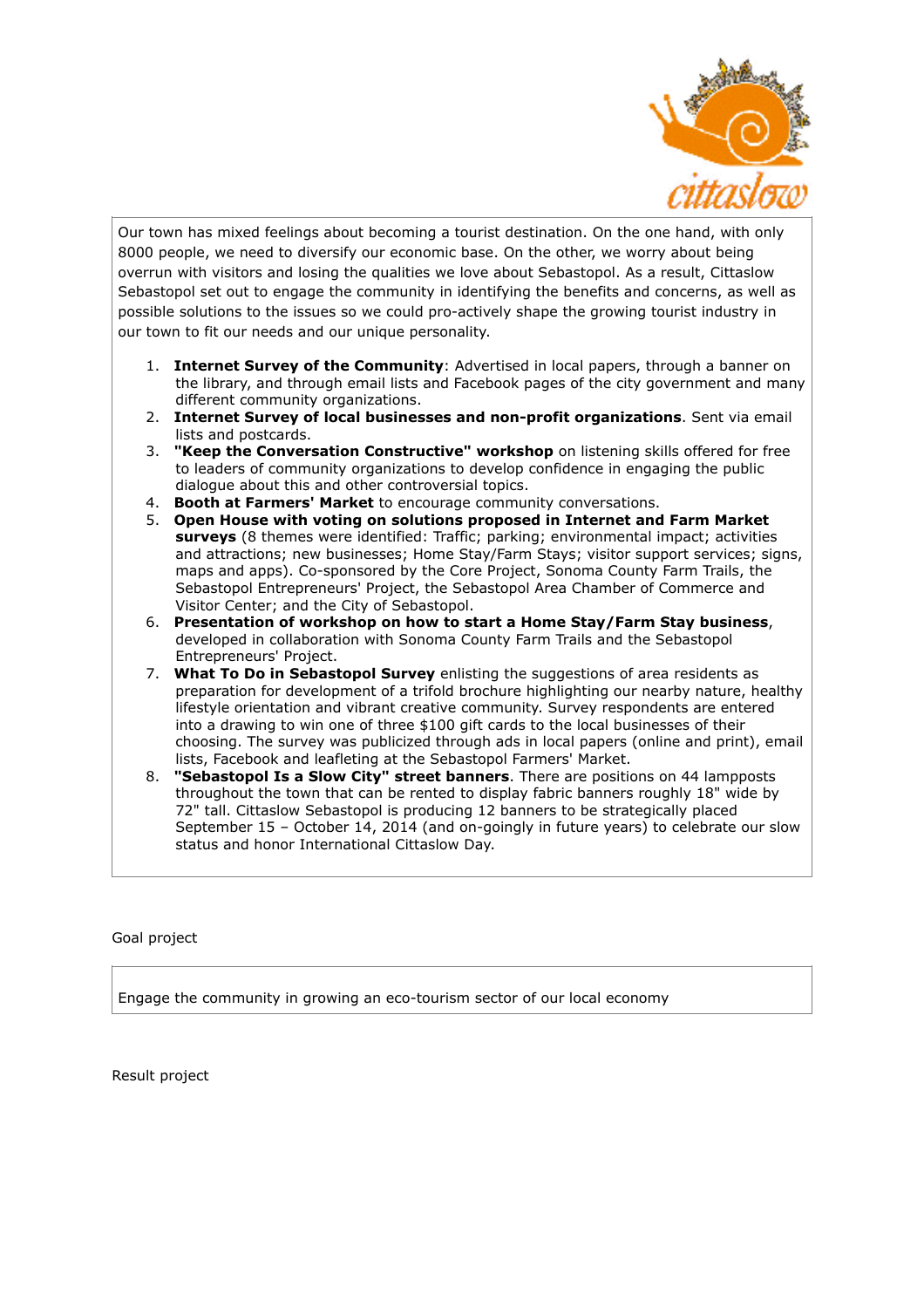

- 1. **Eco-Tourism Survey:** There were 146 respondents from the community and 31 business/non-profit respondents resulting in over 400 proposed solutions to local concerns about increased tourism.
- 2. **"Keep the Conversation Constructive" workshop** brought together 26 leaders in government, non-profit and business sectors to learn participatory leadership skills involving listening to community members and responding effectively, especially in public situations and to community members that may not be the most constructive in their approach. Evaluation of the workshop was exceedingly positive including descriptions such as "inspiring" "empowering" "energized" and "enlightened." Attendees enthusiastically asked for future workshops of a similar nature.
- 3. **Eco-Tourism Open House**: Over 120 residents attend an October 2013 workday evening Open House to vote on 160 proposed solutions across 8 themes. Top votegetters were:
	- a. Increase pedestrian connections to create a "Park once and walk" campaign
	- b. Develop online and mobile directories, maps and apps to assist visitors in finding parking and discovering what they can do in Sebastopol.
	- c. Create a stronger connection between downtown and The Barlow (new make-sell development in the southeast of town).
	- d. Create an eastside parking structure to ease congestion in town and encourage travelers to pull off the highway and visit.
	- e. Reduce litter and promote recycling.
	- f. Convert the cement plant property to a Laguna entryway with a museum and café.
- 4. **Park Once and Walk Campaign**: In response to the concern about increased traffic and congestion due to increased tourism, Cittaslow Sebastopol put together a Pedestrian Connector Task Force in January 2014 to develop a Park Once and Walk Campaign. Over 30 citizens have participated in strategy and walking meetings including representatives of non-profits, private businesses and government agencies such as iWalk Sebastopol, the Core Project, Studio L'image and the Complete Streets Advisory Committee to the City Council, Routes are currently being assessed with a pilot project roll out planned for August 2014.
- 5. **City Business Directory and Interactive Map:** In response to the suggestion that we needed a more prominent local directory, Cittaslow Sebastopol has been working with the City Manager, City Finance Department and the City Information Technology contractor to expand the business directory on the City of Sebastopol website so that all businesses with a business license receive a listing. We have prepared a proposal for Fiscal Year 2014-2015 to add a "Map It" feature and make the directory and resulting interactive map an embeddable iFrame any interested organization could insert in their website. Cittaslow Sebastopol is also proposing development of a mobile-friendly website at WhatToDoInSebasotpol.com that will include this directory and interactive map.
- 6. **McKinley Street-Mural Project:** In response to concerns about connecting The Barlow with the downtown, Cittaslow Sebastopol is working with the Village Building Convergence to raise funds to create a series of paintings along the pavement that will encourage pedestrians at either end (from the Barlow or from the Plaza) to walk east or west to see what the paintings entail. Local artists will be encouraged to submit drawings for one of 5 placements along McKinley Street. The community will be invited to vote on their favorite drawing for each setting and then invited to assist with the painting of the street murals, following the model of Portland Oregon's Intersection Repair projects.
- 7. **Home Stay/Farm Stay Workshop**: Forty-five area residents attended this half-day workshop in March 2014, 11 from within City limits and 35 from surrounding areas. The workshop was extremely popular and generated a waiting list of 25 people. Topics included marketing resources; insurance considerations; and financial, personal and regulatory issues to consider when opening business of this nature. Overall, the city residents came away very satisfied and the first Home Stay business license application was received by the City within 2 weeks of the workshop. The speaker regarding regulatory requirements in the outlying areas was the one recommended by the County government. The laws in that jurisdiction are more complicated and she was not able to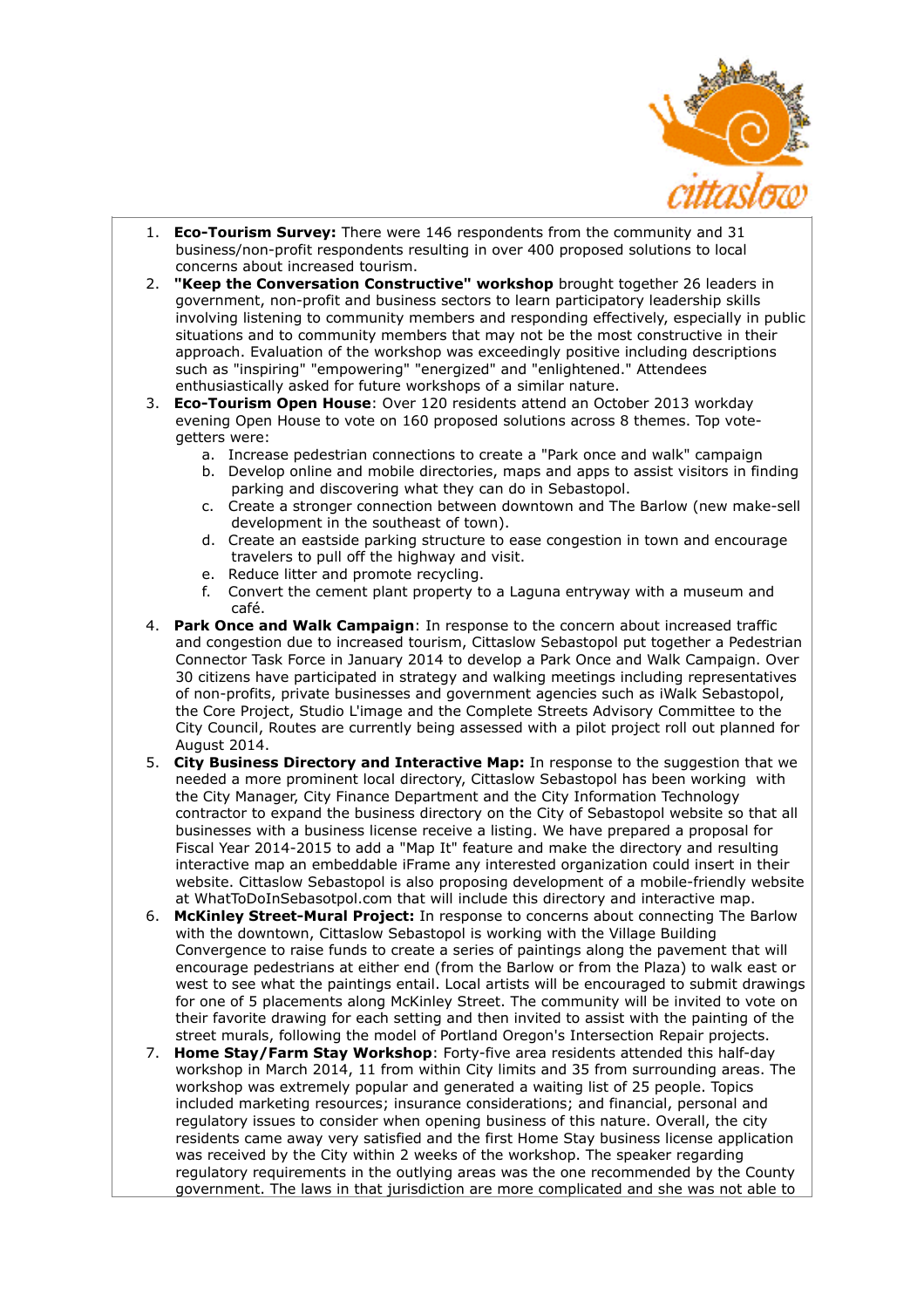

Finance (costs and benefits)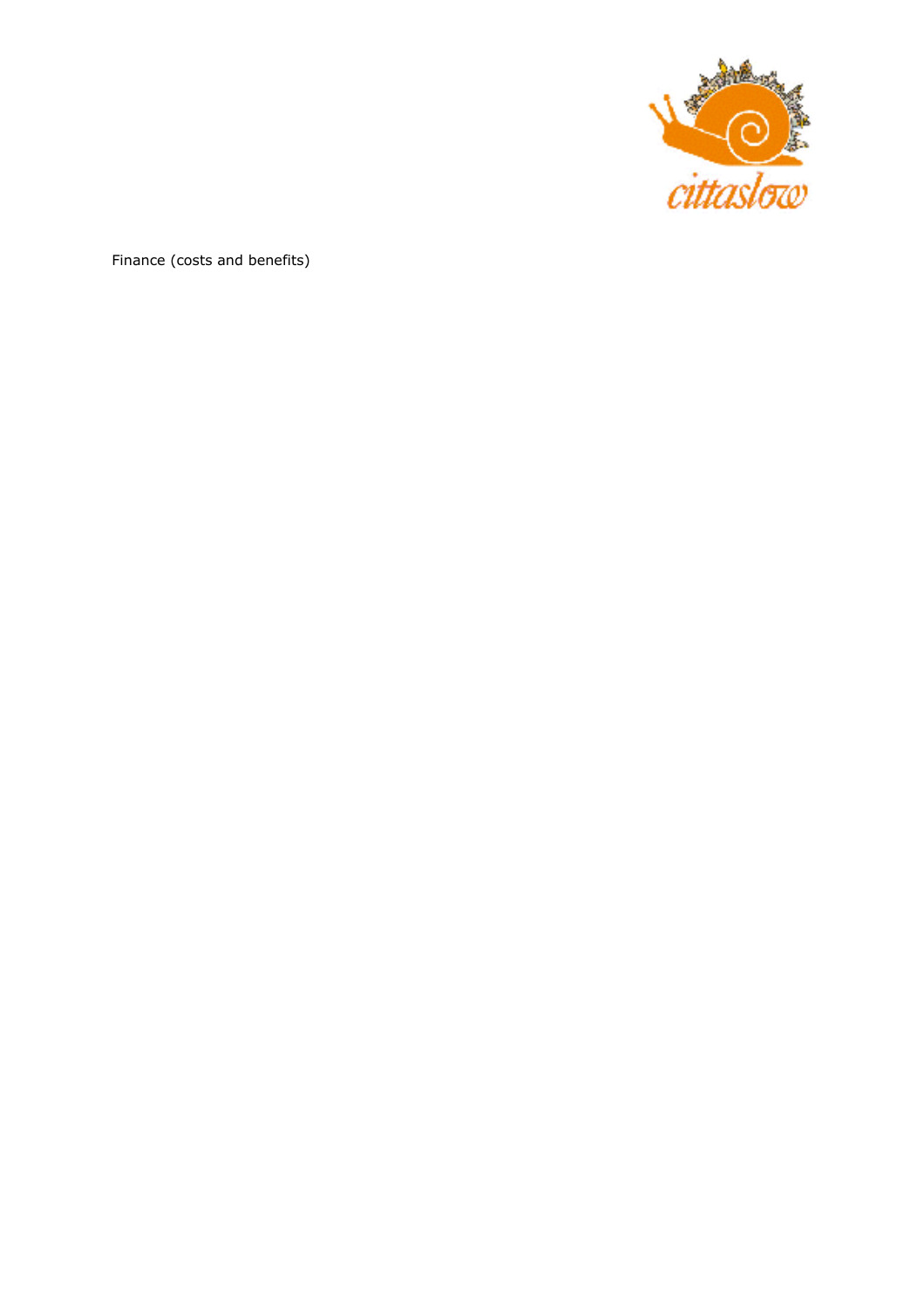

Costs: Cittaslow Sebastopol is fortunate to have a unique status as a quasi-department of the City. Although we are officially a non-profit, the City Manager and City Council view us as the volunteer wing of the government, bringing together non-profits, for-profits, schools and government agencies to facilitate projects that seem to further Sebastopol's "slowness." (in some ways we are like a "Friends of the Library" all-volunteer support organization.) But because of our quasi-official status, we are a separarte line item on the city's budget. Every year, like other city departments, we submit a budget for review. In the 2013-2014 fiscal year, Cittaslow Sebastopol received \$10,000 to develop an eco-tourism campaign. The fiscal year is not yet complete, but our budget is unfolding thusly:

- Eco-Tourism Surveys and Open House: \$1000
- Pedestrian Connector Project: \$400
- City Business Directory Upgrade: \$600
- Home Stay/Farm Stay Workshop: \$1600
- What to Do In Sebastopol Survey: \$1200
- What To Do In Sebastopol Brochures: \$1000
- Advertising Sebastopol to visitors: \$4200
	- o Street Banners
	- o Media Kit
	- o Ad in 2015 Sonoma County Visitors' Guide

## Benefits:

Much of this year's project has involved the planning and creation of materials for an Eco-Tourism Campaign. Actually connecting with visitors and potential visitors will not occur until next year when the brochures are distributed, the ad in the Visitors' Guide is published, and the planned websites are up (e.g., the City's Business Directory and Interactive Map, Cittaslow Sebastopol's WhatToDoInSebastopol.com website). That said, the goal of this year was to get the community engaged and focused on creating a green hospitality sector. This is not easy to measure, however we notice:

- For a town of our small size, there was a relatively high participation rate in the Internet surveys (146) and at the Eco-Tourism Open House (120+) held on a midweek work night in October.
- Many, many comments of appreciation we provided by participants, thanking us for giving the community a chance to engage in dialogue via the Eco-Tourism Open House and in the Internet surveys.
- Several articles in local papers about our endeavors as a community to shape a form of tourism that fits our personality. Comments in newspaper blogs included the usual naysayers. But there were also comments applauding Sebastopol's efforts to pro-actively create an "honest" form of tourism.
- Our focus on collaboration and serving as a vessel to bring together for-profit, non-profit, school-based and government agencies has planted a seed in the minds of many civic organizations. We are gaining a reputation as a group that is inclusive and productive. We are also modeling collaboration as a social norm in our community and starting to hear other organizations orient themselves in terms of collaborating to get more done.
- A City Council. Member who did NOT vote in favor of our funding last year has since publicly thanked us for all that we are doing and remarked that our efforts give him hope that many of the ideas that have been floating around our community for years may actually take shape and come to fruition.
- The Home Stay/Farm Stay workshop was exceedingly popular and we have a waiting list of 25 and growing. This form of meaningful interchange between visitors and locals, spreading the economic benefits within the community and paying high attention to minimizing the impact for neighbors has garnered us high respect and is laying a strong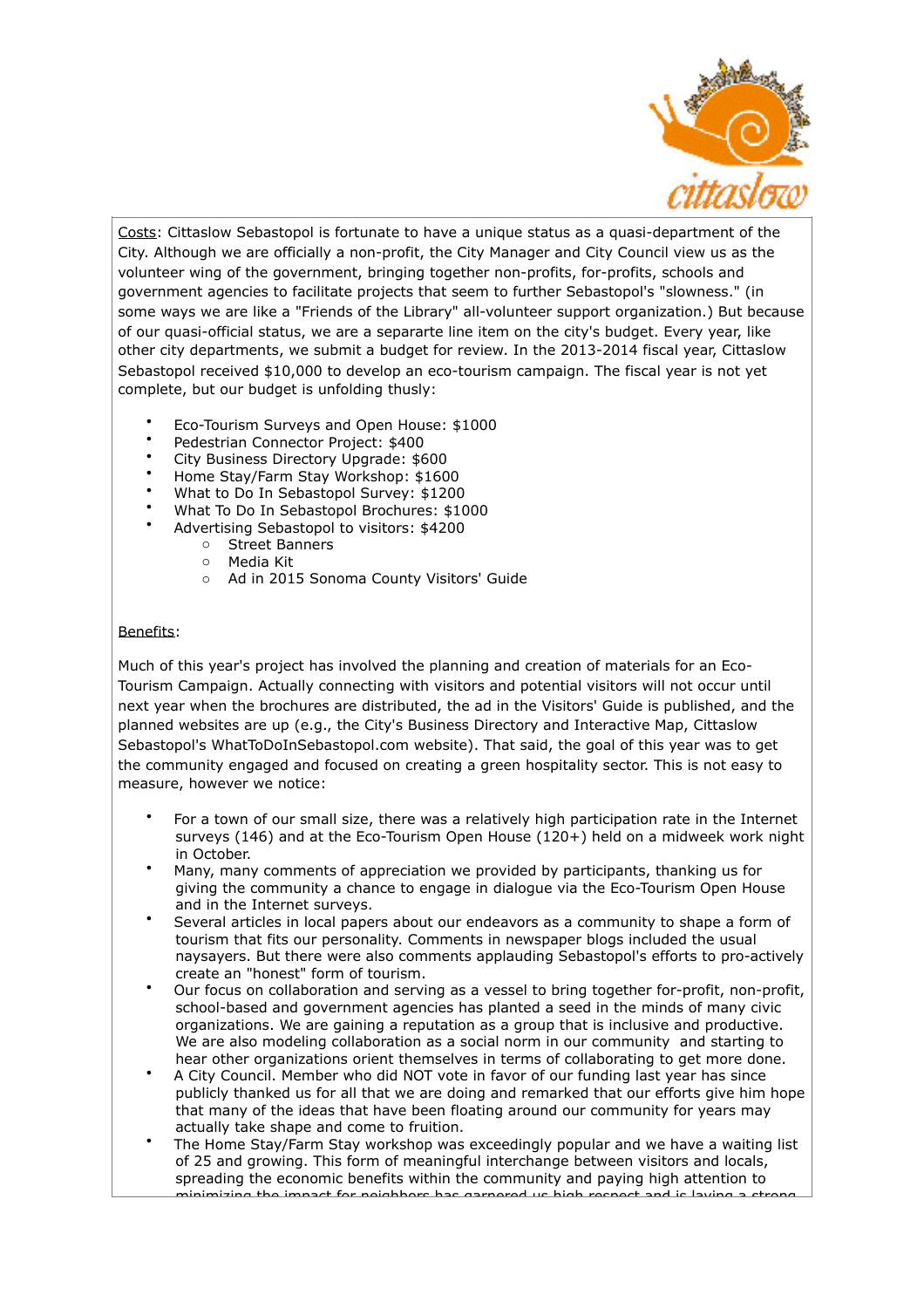

Staff (time use and saving)

There is no doubt in the mind of the City Manager, the Mayor and several of our City Council Members that Cittaslow Sebastopol has saved City staff immeasurable hours, bringing forth projects that meet City goals but would have been much more expensive (or not even happened) had they been championed within city government. Volunteer activities that addressed city goals and saved city time include:

- Identification of citizen concerns about a growing tourism sector. Cittaslow Sebastopol affirms the City's commitment to listen and be responsive to its citizens.
- Numerous articles in the local press about the City of Sebastopol's support of local business.
- Expansion of the City Business Directory with planned project management of further expansion to include an interactive map.
- Piloting of the Pedestrian Connectors through development of the Park Once and Walk campaign. Traffic-calming is a top priority of the City Council. Cittaslow Sebastopol's efforts further that goal and provide a constructive outlet for citizen participation in solving civic problems.

Additional information and "Lessons Learned" (if necessarily)